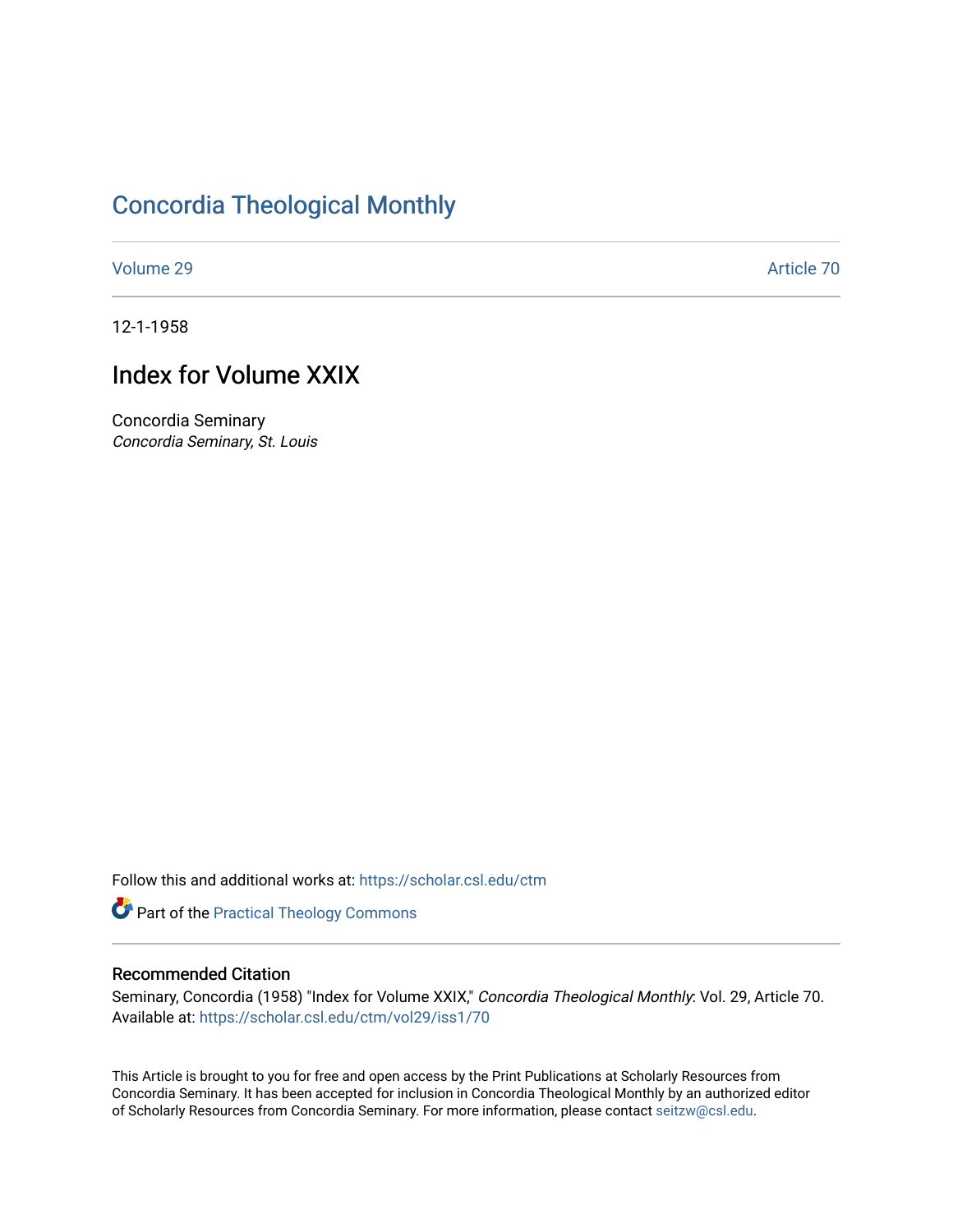# Index for Volume XXIX

### **Authors**

- BECKER, SIEGBERT W. Luther's Apologetics 742-759
- BOUMAN, HERBERT J. A. The Content of Lenten Preaching 114 to 117
- BRETSCHER, PAUL M. Luther's World of Thought: A Review 502-513
- DANKER, FREDERICK W.
	- Aids to Bible Study: Concordances  $161 - 175$
	- Aids to Bible Study: The Hebrew Old Testament 902-918
	- Aids to Bible Study: The Nestle Text 481-501
- DANKER, WILLIAM J. Some Recent **Books for the Study of Missions** in the Modern World 43-45
- HAMANN, HENRY P. Justification by Faith in Modern Theology 25 to 37, 98-113, 187-199, 261 to 276
- HILLERS, DELBERT R. An Historical Survey of Old Testament Theology Since 1922 571-594, 664 to 677
- HINRICHS, EVERARD Are We Preaching a Gospel Free from Law?  $401 - 420$
- HOYER, GEORGE W. Children and the Deity (A Review of Little Visits with God) 292-294

HOYER, THEODORE "Career of the Reformer" 344-355

- HULLINGER, ROBERT N. An Interpretation of Joshua 10:12-14 932 to 934
- LEHMANN, WILLIAM The Theology of Norman Vincent Peale 90 to 97
- LUEKER, ERWIN L. The Vice-President of India Analyzes East and West  $369 - 371$
- MEYER, CARL S. The Modern Papacy  $241 - 260$
- NORDEN, RUDOLPH F. H. Men in the Service of God 81-89
- PIEPKORN, ARTHUR CARL
	- Man As He Is: A Review 822-831
	- Suggested Principles for a Hermeneutics of the Lutheran Sym $bols$   $1-24$
	- Tituli Ecclesiarum The Names of Our Churches 117-124
- PREUS, ROBERT D. The Significance of Luther's Term Pure Passive as Ouoted in Article II of the Formula of Concord 561-570
- REHWALDT, AUGUST C. A Review of von Weizsäcker's Am Anfang  $421 - 443$

 $\mathbf{1}$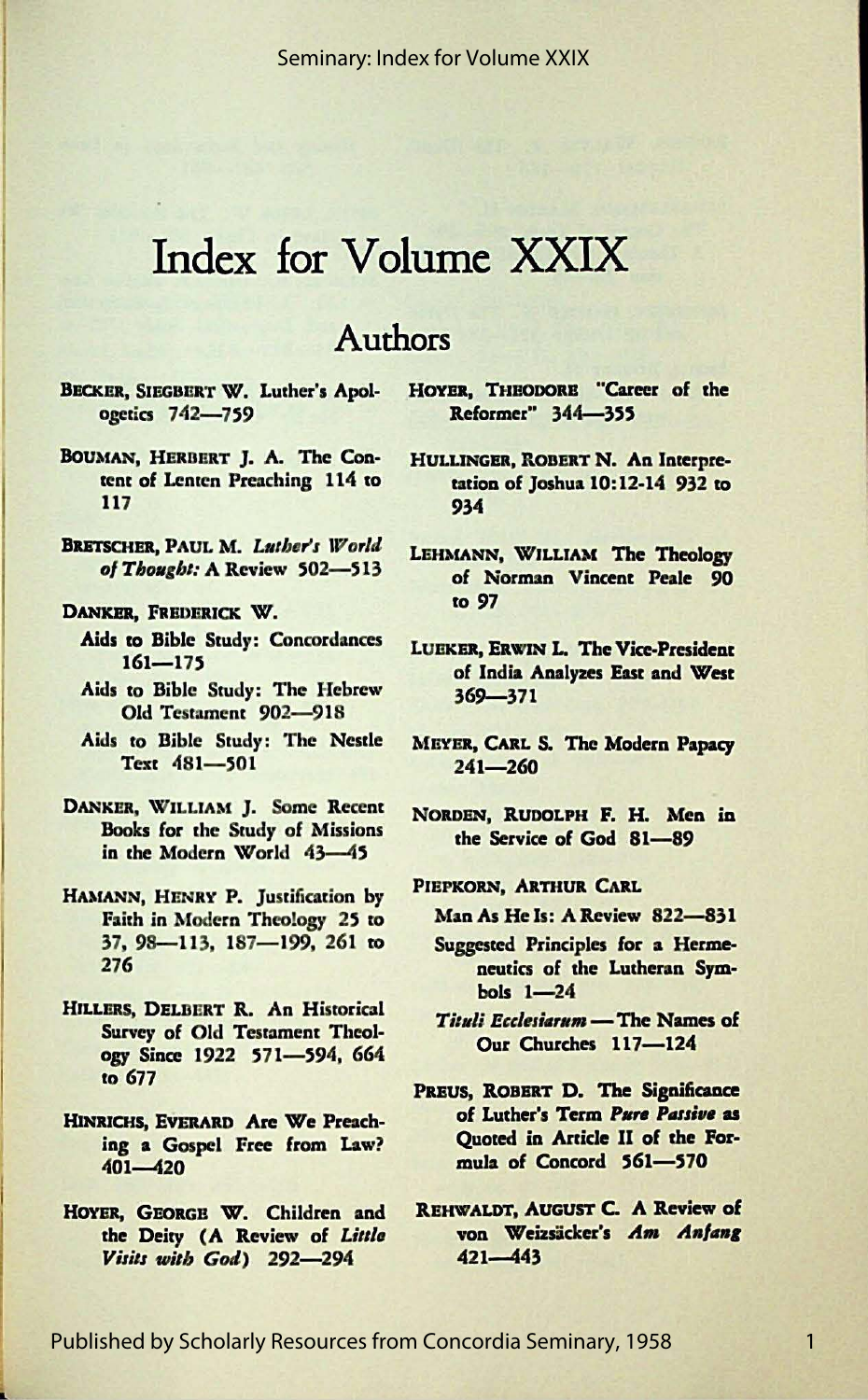#### Concordia Theological Monthly, Vol. 29 [1958], Art. 70

- ROBHRS, WALTER R. The Dumb Prophet 176-186
- SCHARLEMANN, MARTIN H. The Gospel of Truth 296-298 A Theology for Biblical Interpreta $tion$  38-43
- SCHEIBERT, HAROLD W. The Hymn and the Liturgy 321-343
- SMITH, ROBERT H.

The Eschatology of Acts and Contemporary Exegesis 641-663

- History and Eschatology in Luke-Acts 881-901
- SPITZ, LEWIS W. The Freedom We Have in Christ 801-811
- SURBURG, RAYMOND F. Pauline Charis: A Philological, Exegetical, and Dogmatical Study 721 to 741, 812-822
- WUERFFEL, LEONHARD C. Man As He Is: A Review 822-831

https://scholar.csl.edu/ctm/vol29/iss1/70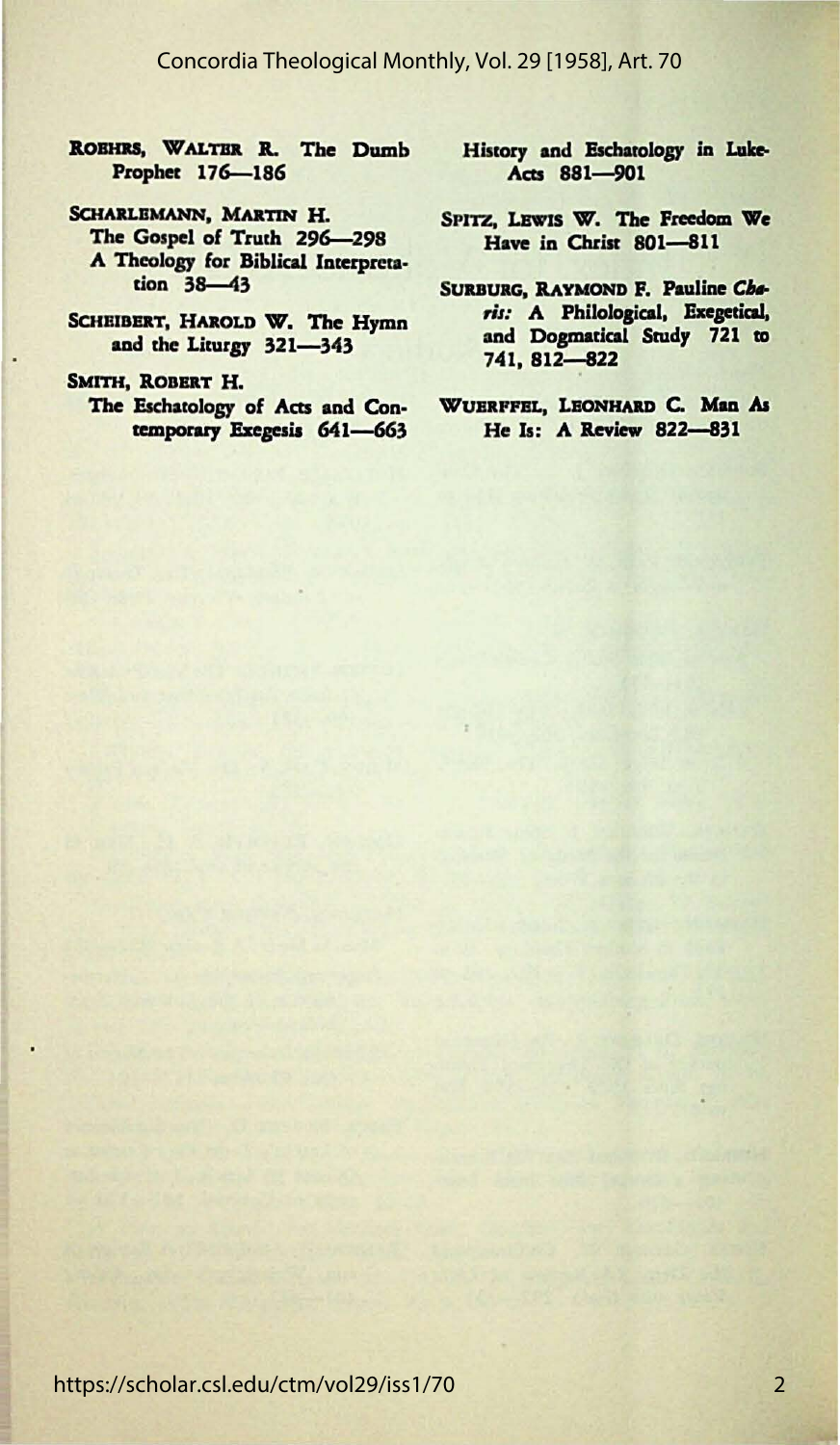#### Seminary: Index for Volume XXIX

### Subjects

Gospel 401-420

Gospel of Truth, The 296-298

Acts, theology of 641-663, 881 to 901 Alaska, Lutheranism in 774-777 Am Anjang 421-443 Apologetics, use and value of 742 to 759 Asian attitudes toward religion 369 to 371 **Bible** canon of 296-298 interpretation of 38-43 interpretation of Acts 641-663, 881-901 Ezekiel 176-186 Joshua 10:12-14 932-934 Luke 881-901 Bible Study, aids and helps for concordances 161-175 Hebrew Old Testament 902-918 **Nestle Greek New Testament 481** to 501 Biblia Hebraica, use of 902-918 Church history in Alaska 774-777 Church names 117-124 **Communion**, Holy fellowship, in Germany 607-609 hymns for 321-343 Concordances, use of 161-175 Confessions, Lutheran 1-24 Conversion 561-570 **Creation 421-443** Eschatology 641-663, 881-901 Ezekiel, interpretation of 176-186 Faith 187-199, 261-276 Formula of Concord, Article II 561 to 570 Freedom, Christian 801-811

Grace 721-741, 812-822 Hermeneutics 38-43 History and eschatology 641-663, 881-901 Hymns, evaluation and use of 321 to 343 Joshua 10:12-14, interpretation of  $932 - 934$ Justification 25-37, 98-113, 187 to 199, 261-276 Law and Gospel 401-420 Lenten preaching 114-117 Little Visits with God 292-294 Liturgy 321-343 Luke, theology of 881-901 Luther, Martin basic teachings 502-513 early career 344-355 on apologetics 742-759 on conversion 561-570 on reason 742-759 Lutheran Church in North America, statistics 943 Lutheran Hymnal, The 321-343 Luther's Works, Volume 31 344 to 355 Luther's World of Thought 502-513 Man 822-831 Ministers 81-89 **Missions** study of 43-45 world 219-221 Modern theology eschatology 641-663